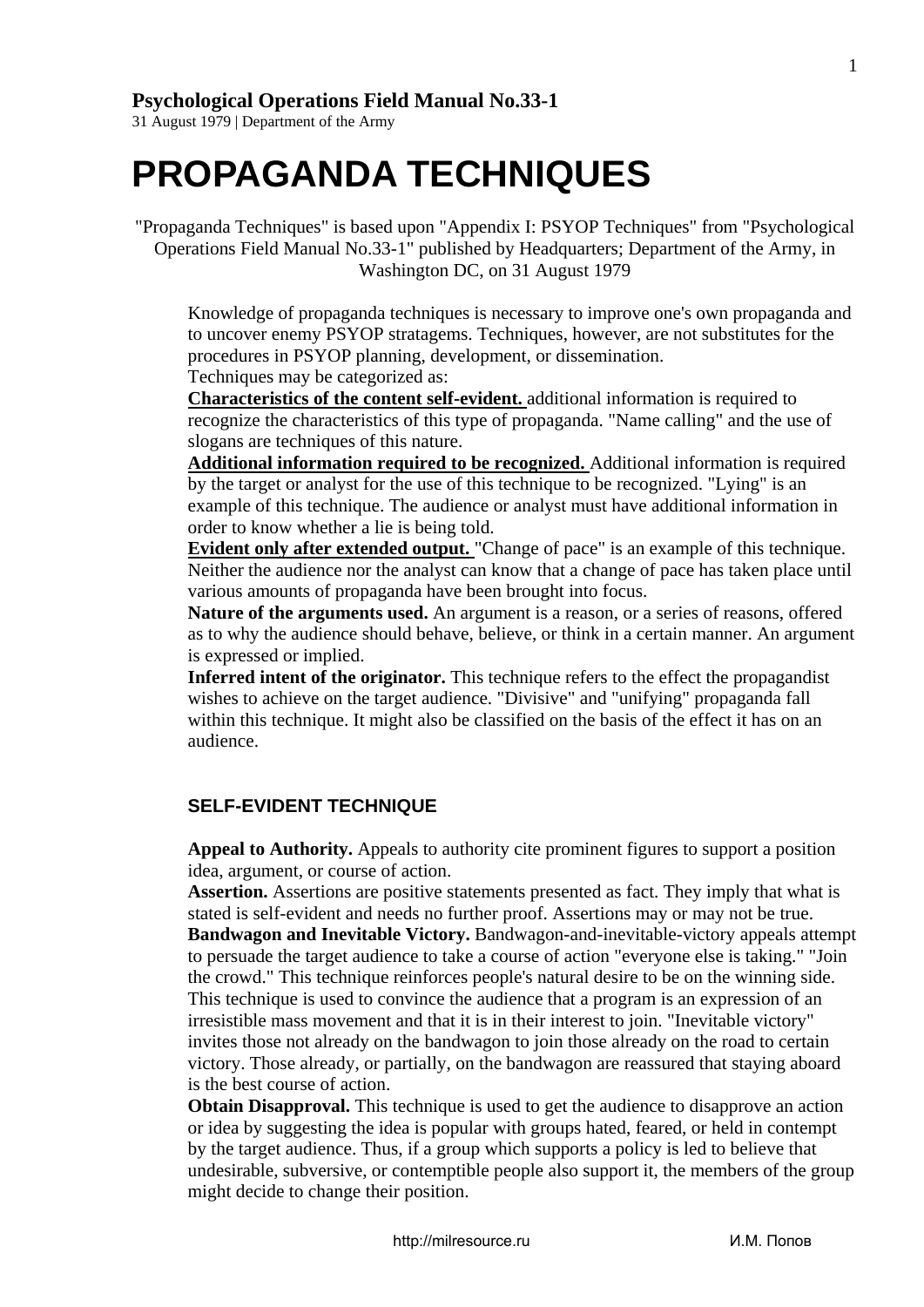**Glittering Generalities.** Glittering generalities are intensely emotionally appealing words so closely associated with highly valued concepts and beliefs that they carry conviction without supporting information or reason. They appeal to such emotions as love of country, home; desire for peace, freedom, glory, honor, etc. They ask for approval without examination of the reason. Though the words and phrases are vague and suggest different things to different people, their connotation is always favorable: "The concepts and programs of the propagandist are always good, desirable, virtuous."

Generalities may gain or lose effectiveness with changes in conditions. They must, therefore, be responsive to current conditions. Phrases which called up pleasant associations at one time may evoke unpleasant or unfavorable connotations at another, particularly if their frame of reference has been altered.

**Vagueness.** Generalities are deliberately vague so that the audience may supply its own interpretations. The intention is to move the audience by use of undefined phrases, without analyzing their validity or attempting to determine their reasonableness or application.

**Rationalization.** Individuals or groups may use favorable generalities to rationalize questionable acts or beliefs. Vague and pleasant phrases are often used to justify such actions or beliefs.

**Simplification.** Favorable generalities are used to provide simple answers to complex social, political, economic, or military problems.

**Transfer.** This is a technique of projecting positive or negative qualities (praise or blame) of a person, entity, object, or value (an individual, group, organization, nation, patriotism, etc.) to another in order to make the second more acceptable or to discredit it. This technique is generally used to transfer blame from one member of a conflict to another. It evokes an emotional response which stimulates the target to identify with recognized authorities.

Least of Evils. This is a technique of acknowledging that the course of action being taken is perhaps undesirable but that any alternative would result in an outcome far worse. This technique is generally used to explain the need for sacrifices or to justify the seemingly harsh actions that displease the target audience or restrict personal liberties. Projecting blame on the enemy for the unpleasant or restrictive conditions is usually coupled with this technique.

**Name Calling or Substitutions of Names or Moral Labels.** This technique attempts to arouse prejudices in an audience by labeling the object of the propaganda campaign as something the target audience fears, hates, loathes, or finds undesirable.

• Types of name calling:

-Direct name calling is used when the audience is sympathetic or neutral. It is a simple, straightforward attack on an opponent or opposing idea. -Indirect name calling is used when direct name calling would antagonize the audience. It is a label for the degree of attack between direct name calling and insinuation. Sarcasm and ridicule are employed with this technique. -Cartoons, illustrations, and photographs are used in name calling, often with deadly effect.

• Dangers inherent in name calling: In its extreme form, name calling may indicate that the propagandist has lost his sense of proportion or is unable to conduct a positive campaign. Before using this technique, the propagandist must weigh the benefits against the possible harmful results. It is best to avoid use of this device. The obstacles are formidable, based primarily on the human tendency to close ranks against a stranger. For example, a group may despise, dislike, or even hate one of its leaders, even openly criticize him, but may (and probably will) resent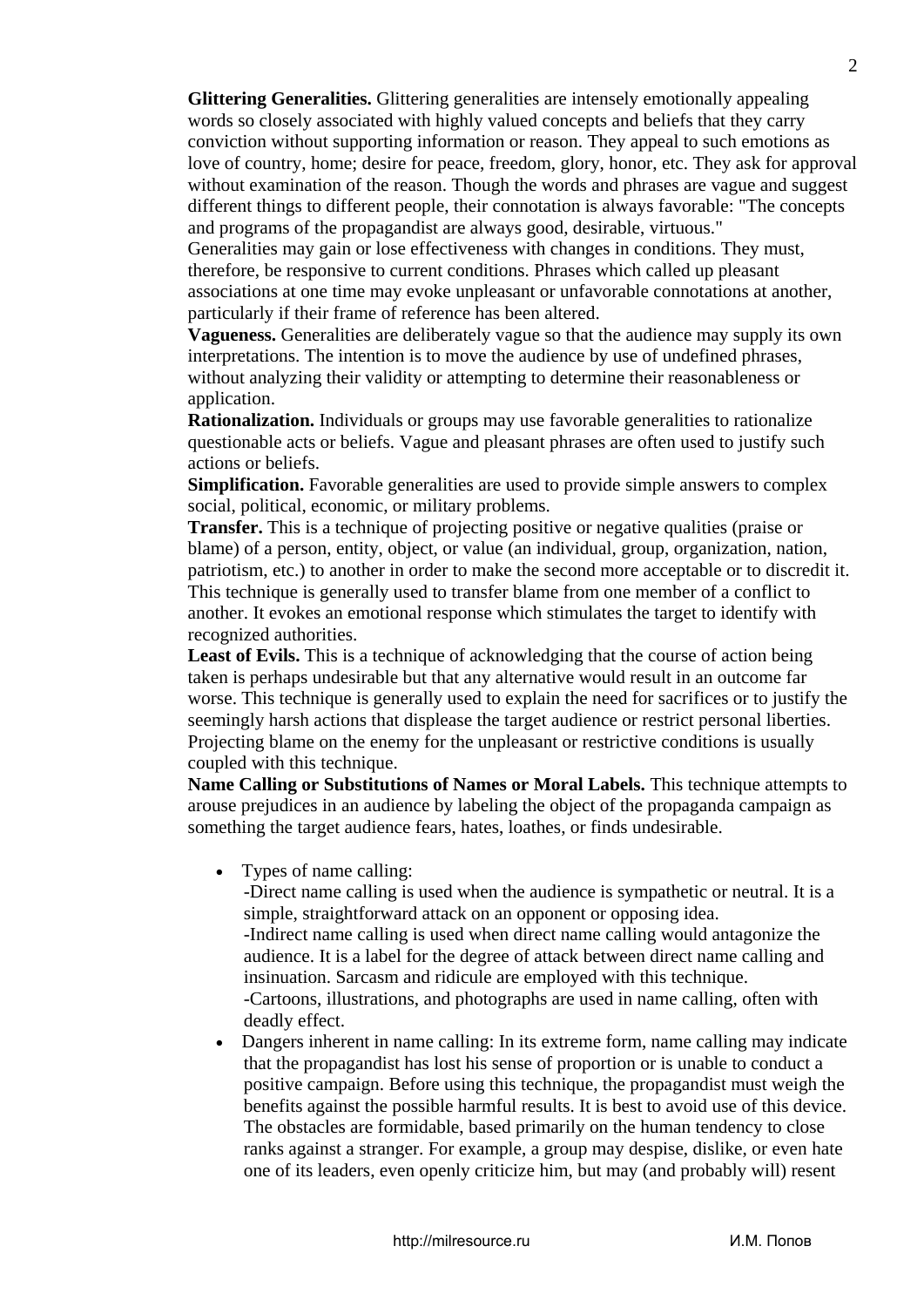any non group member who criticizes and makes disparaging remarks against that leader.

**Pinpointing the Enemy:** This is a form of simplification in which a complex situation is reduced to the point where the "enemy" is unequivocally identified. For example, the president of country X is forced to declare a state of emergency in order to protect the peaceful people of his country from the brutal, unprovoked aggression by the leaders of country.

**Plain Folks or Common Man:** The "plain folks" or "common man" approach attempts to convince the audience that the propagandist's positions reflect the common sense of the people. It is designed to win the confidence of the audience by communicating in the common manner and style of the audience. Propagandists use ordinary language and mannerisms (and clothes in face-to-face and audiovisual communications) in attempting to identify their point of view with that of the average person. With the plain folks device, the propagandist can win the confidence of persons who resent or distrust foreign sounding, intellectual speech, words, or mannerisms.

The audience can be persuaded to identify its interests with those of the propagandist:

- Presenting soldiers as plain folks. The propagandist wants to make the enemy feel he is fighting against soldiers who are "decent, everyday folks" much like himself; this helps to counter themes that paint the opponent as a "bloodthirsty" killer.
- Presenting civilians as plain folks. The "plain folks" or "common man" device also can help to convince the enemy that the opposing nation is not composed of arrogant, immoral, deceitful, aggressive, warmongering people, but of people like himself, wishing to live at peace.
- Humanizing leaders. This technique paints a more human portrait of US and friendly military and civilian leaders. It humanizes them so that the audience looks upon them as similar human beings or, preferably, as kind, wise, fatherly figures.

Categories of Plain Folk Devices:

- Vernacular. This is the contemporary language of a specific region or people as it is commonly spoken or written and includes songs, idioms, and jokes. The current vernacular of the specific target audience must be used.
- Dialect. Dialect is a variation in pronunciation, grammar, and vocabulary from the norm of a region or nation. When used by the propagandist, perfection is required. This technique is best left to those to whom the dialect is native, because native level speakers are generally the best users of dialects in propaganda appeals.
- Errors. Scholastic pronunciation, enunciation, and delivery give the impression of being artificial. To give the impression of spontaneity, deliberately hesitate between phrases, stammer, or mispronounce words. When not overdone, the effect is one of deep sincerity. Errors in written material may be made only when they are commonly made by members of the reading audience. Generally, errors should be restricted to colloquialisms.
- Homey words. Homey words are forms of "virtue words" used in the everyday life of the average man. These words are familiar ones, such as "home," "family," "children," "farm," "neighbors," or cultural equivalents. They evoke a favorable emotional response and help transfer the sympathies of the audience to the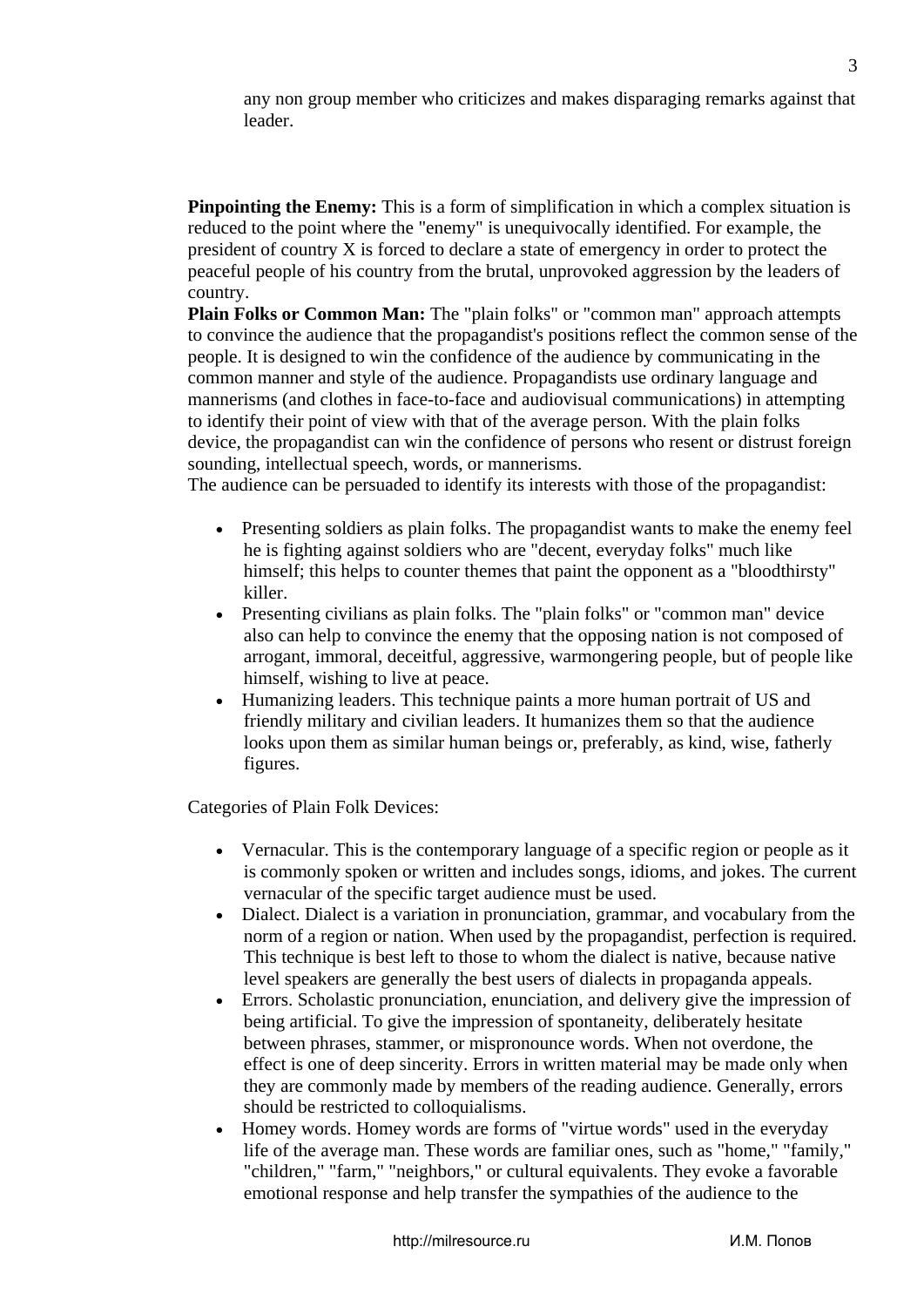propagandist. Homey words are widely used to evoke nostalgia. Care must be taken to assure that homey messages addressed to enemy troops do not also have the same effect on US/friendly forces.

If the propaganda or the propagandist lacks naturalness, there may be an adverse backlash. The audience may resent what it considers attempts to mock it, its language, and its ways.

**Social Disapproval.** This is a technique by which the propagandist marshals group acceptance and suggests that attitudes or actions contrary to the one outlined will result in social rejection, disapproval, or outright ostracism. The latter, ostracism, is a control practice widely used within peer groups and traditional societies.

**Virtue Words.** These are words in the value system of the target audience which tend to produce a positive image when attached to a person or issue. Peace, happiness, security, wise leadership, freedom, etc., are virtue words.

**Slogans.** A slogan is a brief striking phrase that may include labeling and stereotyping. If ideas can be sloganized, they should be, as good slogans are self-perpetuating. **Testimonials.** Testimonials are quotations, in or out of context, especially cited to support or reject a given policy, action, program, or personality. The reputation or the role (expert, respected public figure, etc.) of the individual giving the statement is exploited. The testimonial places the official sanction of a respected person or authority on a propaganda message. This is done in an effort to cause the target audience to identify itself with the authority or to accept the authority's opinions and beliefs as its own. Several types of testimonials are:

**Official Sanction.** The testimonial authority must have given the endorsement or be clearly on record as having approved the attributed idea, concept, action, or belief. Four factors are involved:

- Accomplishment. People have confidence in an authority who has demonstrated outstanding ability and proficiency in his field. This accomplishment should be related to the subject of the testimonial.
- Identification with the target. People have greater confidence in an authority with whom they have a common bond. For example, the soldier more readily trusts an officer with whom he has undergone similar arduous experiences than a civilian authority on military subjects.
- Position of authority. The official position of authority may instill confidence in the testimony; i.e., head of state, division commander, etc.
- Inanimate objects. Inanimate objects may be used in the testimonial device. In such cases, the propagandist seeks to transfer physical attributes of an inanimate object to the message. The Rock of Gibraltar, for example, is a type of inanimate object associated with steadfast strength.

#### **Personal Sources of Testimonial Authority:**

- Enemy leaders. The enemy target audience will generally place great value on its high level military leaders as a source of information.
- Fellow soldiers. Because of their common experiences, soldiers form a bond of comradeship. As a result, those in the armed forces are inclined to pay close attention to what other soldiers have to say.
- Opposing leaders. Testimonials of leaders of the opposing nation are of particular value in messages that outline war aims and objectives for administering the enemy nation after it capitulates.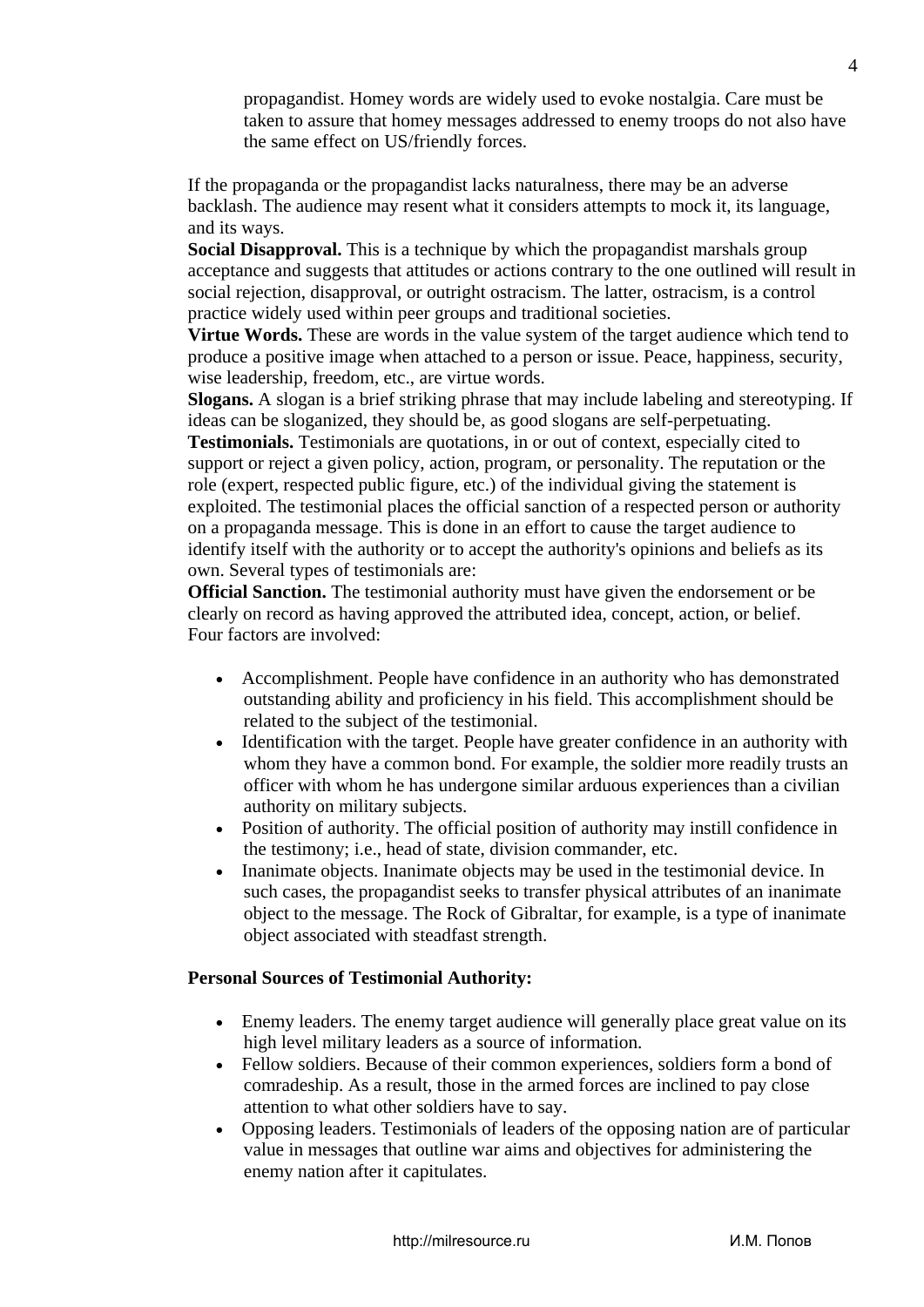• Famous scholars, writers, and other personalities. Frequently, statements of civilians known to the target as authoritative or famous scholars, writers, scientists, commentators, etc., can be effectively used in propaganda messages.

#### **Nonpersonal Sources of Testimonial Authority:**

Institutions, ideologies, national flags, religious, and other nonpersonal sources are often used. The creeds, beliefs, principles, or dogmas of respected authorities or other public figures may make effective propaganda testimonials.

#### **Factors To Be Considered:**

- Plausibility. The testimonial must be plausible to the target audience. The esteem in which an authority is held by the target audience will not always transfer an implausible testimonial into effective propaganda.
- False testimonials. Never use false testimonials. Highly selective testimonials? Yes. Lies (fabrications)? Never. Fabricated (false) testimonials are extremely vulnerable because their lack of authenticity makes them easy to challenge and discredit.

#### **PROPAGANDA TECHNIQUES WHICH ARE BASED ON CHARACTERISTICS OF THE CONTENT BUT WHICH REQUIRE ADDITIONAL INFORMATION ON THE PART OF AN ANALYST TO BE RECOGNIZED**

**Incredible truths.** There are times when the unbelievable (incredible) truth not only can but should be used.

Among these occasions are:

- When the psychological operator is certain that a vitally important event will take place.
- A catastrophic event, or one of significant tactical or strategic importance, unfavorable to the enemy has occurred and the news has been hidden from the enemy public or troops.
- The enemy government has denied or glossed over an event detrimental to its cause.

**A double-cutting edge.** This technique has a double-cutting edge: It increases the credibility of the US/friendly psychological operator while decreasing the credibility of the enemy to the enemy's target audience. Advanced security clearance must be obtained before using this technique so that operations or projects will not be jeopardized or compromised. Actually, propagandists using this technique will normally require access to special compartmented information and facilities to avoid compromise of other sensitive operations or projects of agencies of the US Government.

Though such news will be incredible to the enemy public, it should be given full play by the psychological operator. This event and its significance will eventually become known to the enemy public in spite of government efforts to hide it. The public will recall (the psychological operator will "help" the recall process) that the incredible news was received from US/allied sources. They will also recall the deception of their government. The prime requirement in using this technique is that the disseminated incredible truth must be or be certain to become a reality.

**Insinuation.** Insinuation is used to create or stir up the suspicions of the target audience against ideas, groups, or individuals in order to divide an enemy. The propagandist *hints, suggests,* and *implies,* allowing the audience to draw its own conclusions. Latent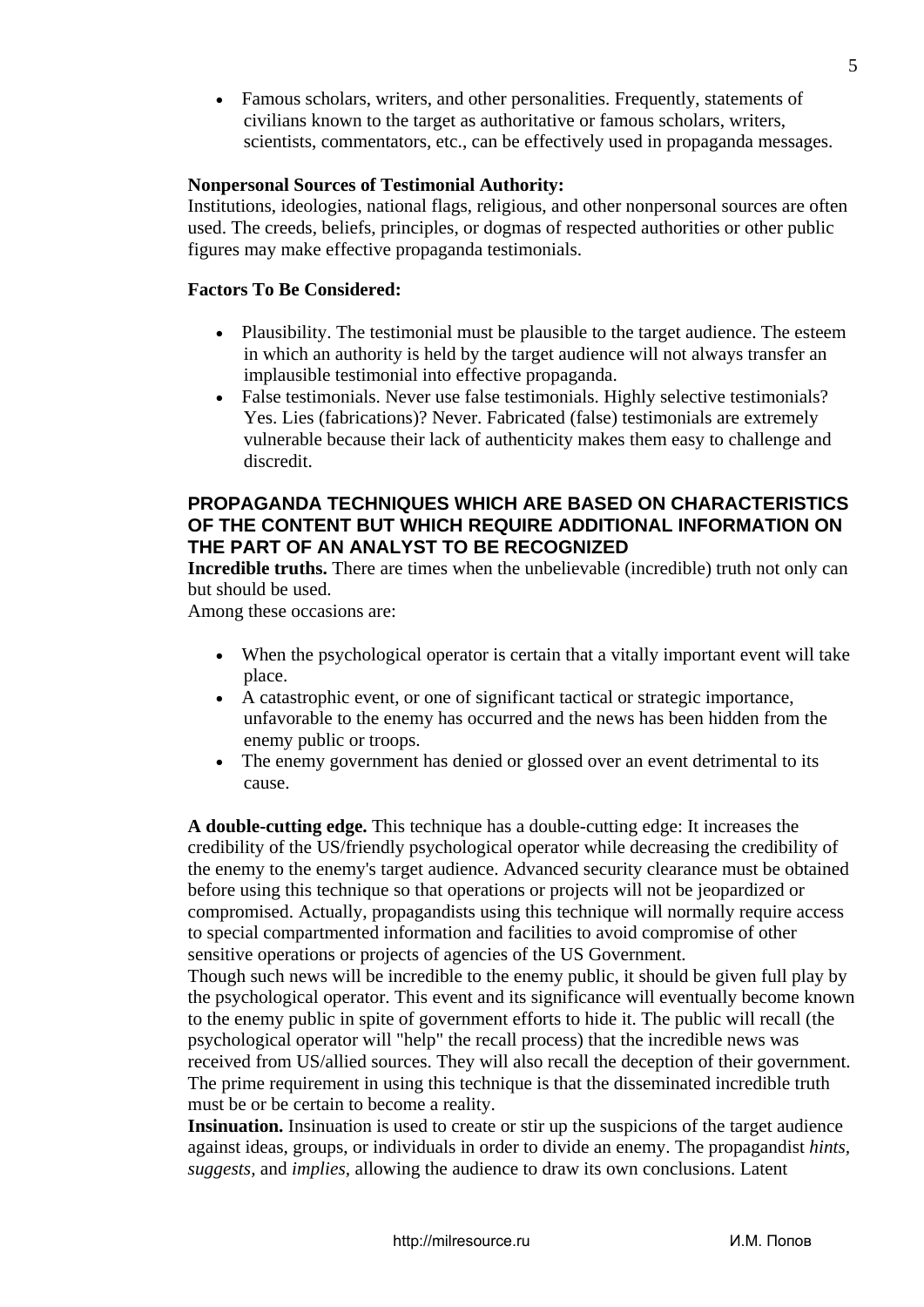suspicions and cleavages within the enemy camp are exploited in an attempt to structure them into active expressions of disunity which weaken the enemy's war effort.

- Exploitable vulnerabilities. Potential cleavages which may be exploited include the following:
	- Political differences between the enemy nation and its allies or satellites.
	- Ethnic and regional differences.
	- Religious, political, economic, or social differences.
	- History of civilian animosity or unfair treatment toward enemy soldiers.
	- Comforts available to rear area soldiers and not available to combat soldiers.
	- People versus the bureaucracy or hierarchy.

- Political differences between the ruling elite, between coalitions members, or between rulers and those out of power.

- Differences showing a few benefiting at the expense of the general populace.

- Unequal or inequitable tax burdens, or the high level of taxes. The audience should be informed of hidden taxes.

- The scarcity of consumer goods for the general public and their availability to the various elites and the dishonest.

- Costs of present government policies in terms of lost opportunities to accomplish constructive socially desirable goals.

- The powerlessness of the individual. (This may be used to split the audience from the policies of its government by disassociating its members from those policies.) This technique could be used in preparing a campaign to gain opposition to those government policies.

• Insinuation devices. A number of devices are available to exploit these and similar vulnerabilities:

- Leading questions: The propagandist may ask questions which suggest only one possible answer. Thus, the question, "What is there to do now that your unit is surrounded and you are completely cut off?" insinuates that surrender or desertion is the only reasonable alternative to annihilation.

- Humor: Humor can be an effective form of insinuation. Jokes and cartoons about the enemy find a ready audience among those persons in the target country or military camp who normally reject straightforward accusations or assertions. Jokes about totalitarian leaders and their subordinates often spread with ease and rapidity. However, the psychological operator must realize that appreciation of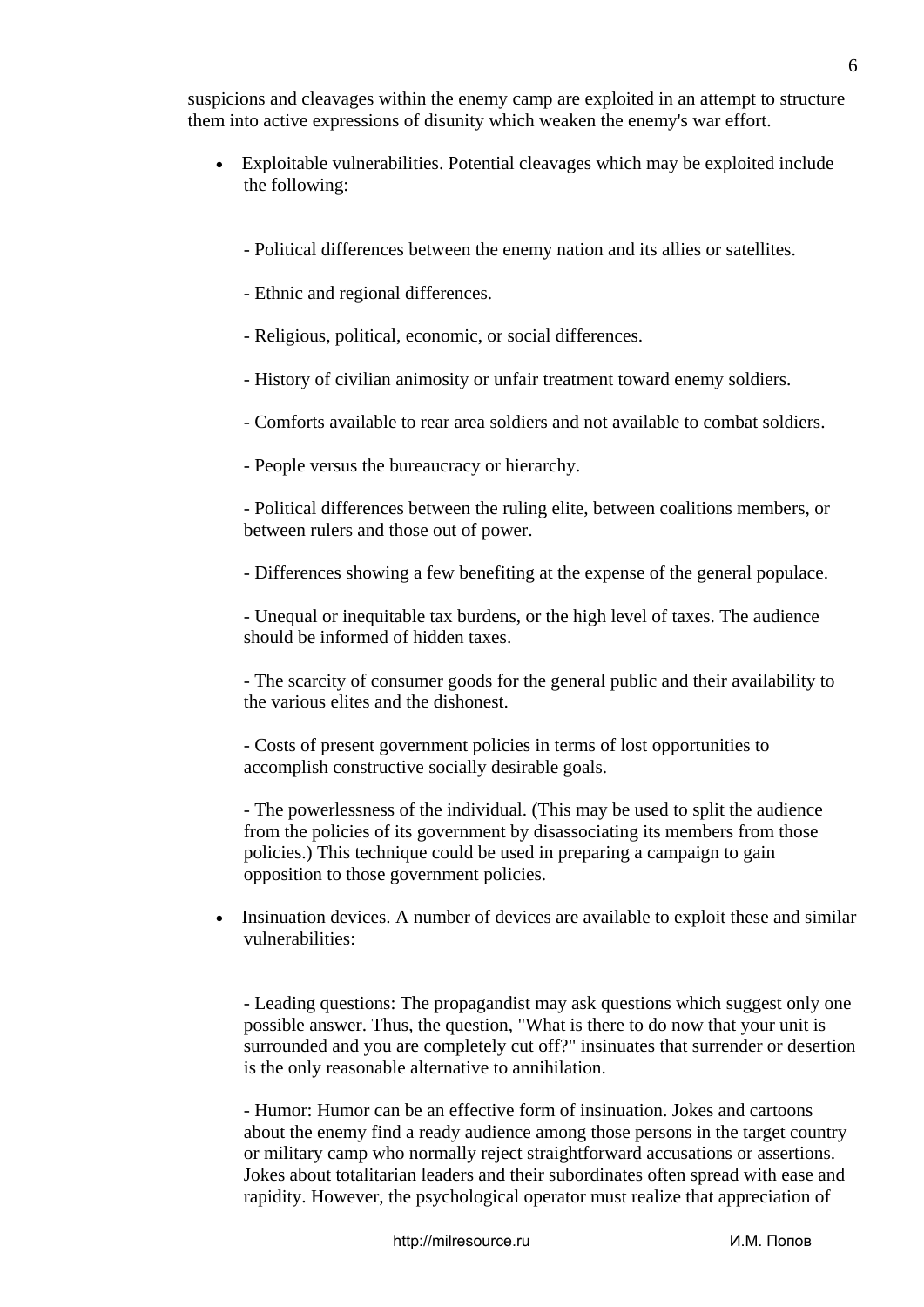humor differs among target groups and so keep humor within the appropriate cultural context.

- Pure motives. This technique makes it clear that the side represented by the propagandist is acting in the best interests of the target audience, insinuating that the enemy is acting to the contrary. For example, the propagandist can use the theme that a satellite force fighting on the side of the enemy is insuring the continued subjugation of its country by helping the common enemy.

- Guilt by association: Guilt by association links a person, group, or idea to other persons, groups, or ideas repugnant to the target audience. The insinuation is that the connection is not mutual, accidental, or superficial.

- Rumor: Malicious rumors are also a potentially effective form of insinuation.

- Pictorial and photographic propaganda: A photograph, picture, or cartoon can often insinuate a derogatory charge more effectively than words. The combination of words and photograph, picture, or cartoon can be far more effective. In this content, selected and composite photographs can be extremely effective.

- Vocal: Radio propagandists can artfully suggest a derogatory notion, not only with the words they use, but also by the way in which they deliver them. Significant pauses, tonal inflections, sarcastic pronunciation, ridiculing enunciation, can be more subtle than written insinuation.

**Card stacking or selective omission.** This is the process of choosing from a variety of facts only those which support the propagandist's purpose. In using this technique, facts are selected and presented which most effectively strengthen and authenticate the point of view of the propagandist. It includes the collection of all available material pertaining to a subject and the selection of that material which most effectively supports the propaganda line. Card stacking, case making, and censorship are all forms of selection. Success or failure depends on how successful the propagandist is in selecting facts or "cards" and presenting or "stacking" them.

- Increase prestige. In time of armed conflict, leading personalities, economic and social systems, and other institutions making up a nation are constantly subjected to propaganda attacks. Card stacking is used to counter these attacks by publicizing and reiterating the best qualities of the institutions, concepts, or persons being attacked. Like most propaganda techniques, card stacking is used to supplement other methods.
- The technique may also be used to describe a subject as virtuous or evil and to give simple answers to a complicated subject.
- An intelligent propagandist makes his case by imaginative selection of facts. The work of the card stacker in using selected facts is divided into two main phases: - First, the propagandist selects only favorable facts and presents them to the target in such a manner as to obtain a desired reaction.

- Second, the propagandist uses these facts as a basis for conclusions, trying to lead the audience into accepting the conclusions by accepting the facts presented.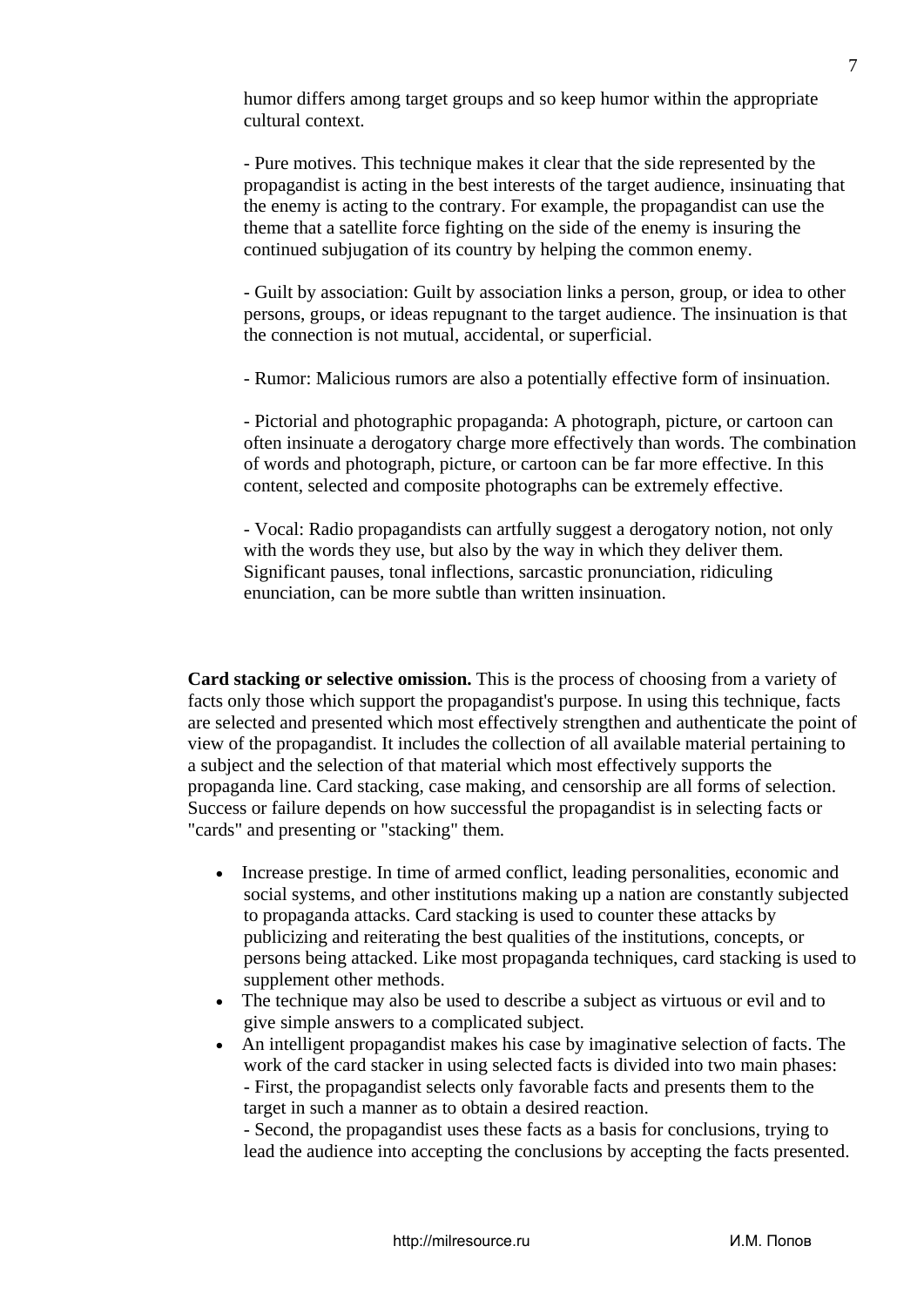**Presenting the other side.** Some persons in a target audience believe that neither belligerent is entirely virtuous. To them propaganda solely in terms of right and wrong may not be credible. Agreement with minor aspects of the enemy's point of view may overcome this cynicism. Another use of presenting the other side is to reduce the impact of propaganda that opposing propagandists are likely to be card stacking (selective omission).

**Lying and distortion.** Lying is stating as truth that which is contrary to fact. For example, assertions may be lies. *This technique will not be used by US personnel.* It is presented for use of the analyst of enemy propaganda.

**Simplification.** This is a technique in which the many facts of a situation are reduced so the right or wrong, good or evil, of an act or decision is obvious to all. This technique (simplification) provides simple solutions for complex problems. By suggesting apparently simple solutions for complex problems, this technique offers simplified interpretations of events, ideas, concepts, or personalities. Statements are positive and firm; qualifying words are never used.

Simplification may be used to sway uneducated and educated audiences. This is true because many persons are well educated or highly skilled, trained specialists in a specific field, but the limitations of time and energy often force them to turn to and accept simplifications to understand, relate, and react to other areas of interest.

Simplification has the following characteristics:

- It thinks for others: Some people accept information which they cannot verify personally as long as the source is acceptable to them or the authority is considered expert. Others absorb whatever they read, see, or hear with little or no discrimination. Some people are too lazy or unconcerned to think problems through. Others are uneducated and willingly accept convenient simplifications.
- It is concise: Simplification gives the impression of going to the heart of the matter in a few words. The average member of the target audience will not even consider that there may be another answer to the problem.
- It builds ego: Some people are reluctant to believe that any field of endeavor, except their own, is difficult to understand. For example, a layman is pleased to hear that '"law is just common sense dressed up in fancy language," or "modern art is really a hodgepodge of aimless experiment or nonsense." Such statements reinforce the ego of the lay audience. It is what they would like to believe, because they are afraid that law and modern art may actually be beyond their understanding. Simple explanations are given for complex subjects and problems.

Stereotyping is a form of simplification used to fit persons, groups, nations, or events into ready-made categories that tend to produce a desired image of good or bad. Stereotyping puts the subject (people, nations, etc.) or event into a simplistic pattern without any distinguishing individual characteristics.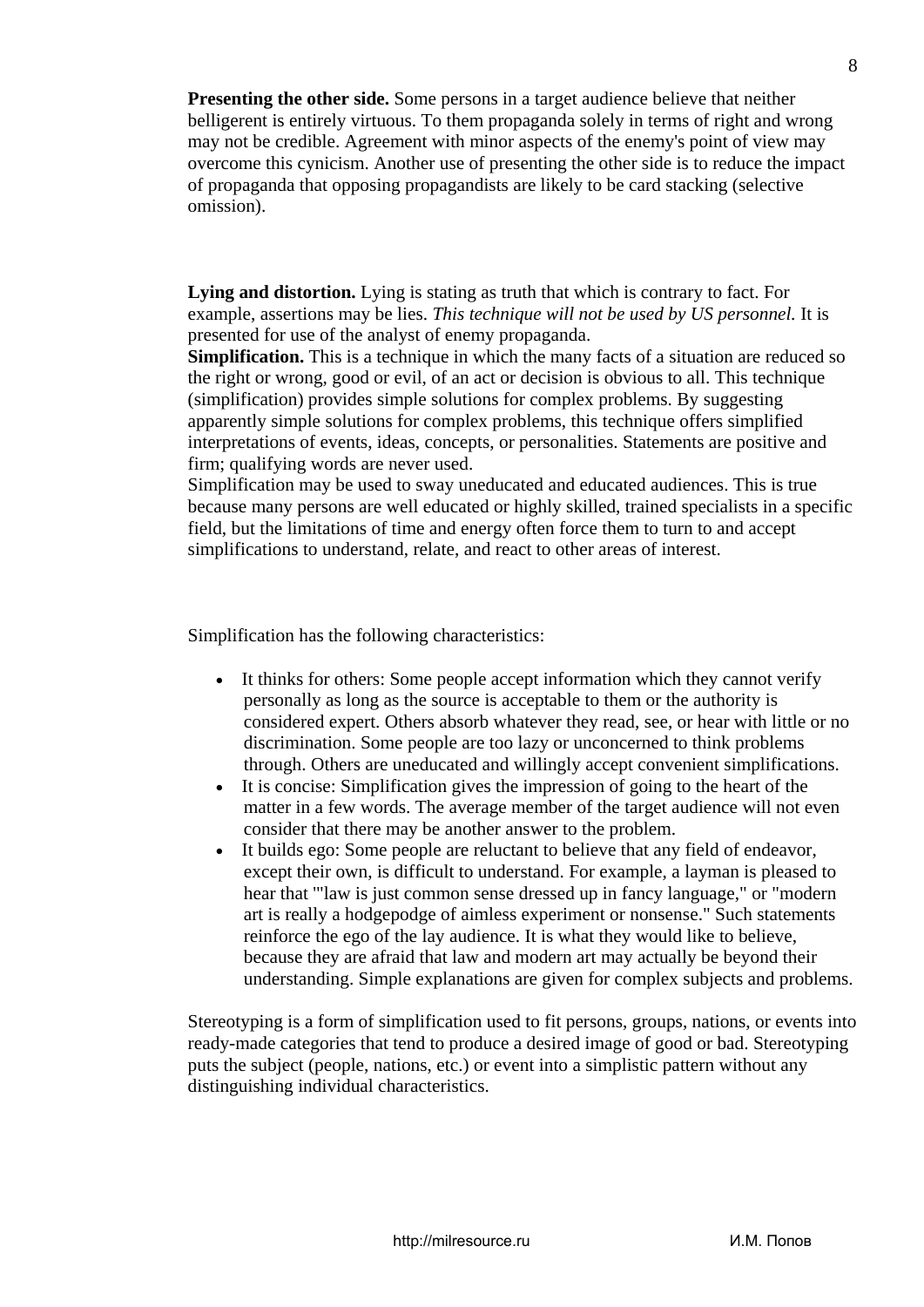#### **CHARACTERISTICS OF CONTENT WHICH MAY BECOME EVIDENT WHEN NUMEROUS PIECES OF OUTPUT ARE EXAMINED**

**Change of Pace.** Change of pace is a technique of switching from belligerent to peaceful output, from "hot" to "cold," from persuasion to threat, from gloomy prophecy to optimism, from emotion to fact.

**Stalling.** Stalling is a technique of deliberately withholding information until its timeliness is past, thereby reducing the possibility of undesired impact.

**Shift of Scene.** With this technique, the propagandist replaces one "field of battle" with another. It is an attempt to take the spotlight off an unfavorable situation or condition by shifting it to another, preferably of the opponent, so as to force the enemy to go on the defense.

#### **REPETITION**

An idea or position is repeated in an attempt to elicit an almost automatic response from the audience or to reinforce an audience's opinion or attitude. This technique is extremely valid and useful because the human being is basically a creature of habit and develops skills and values by repetition (like walking, talking, code of ethics, etc.). An idea or position may be repeated many times in one message or in many messages. The intent is the same in both instances, namely, to elicit an immediate response or to reinforce an opinion or attitude.

- The audience is not familiar with the details of the threat posed. Ignorance of the details can be used to pose a threat and build fear.
- Members of the audience are self-centered.
- The target can take immediate action to execute simple, specific instructions.

**Fear of change.** People fear change, particularly sudden, imposed change over which they have no control. They fear it will take from them status, wealth, family, friends, comfort, safety, life, or limb. That's why the man in the foxhole hesitates to leave it. He knows and is accustomed to the safety it affords. He is afraid that moving out of his foxhole will expose him to new and greater danger. That is why the psychological campaign must give him a safe, honorable way out of his predicament or situation. **Terrorism.** The United States is absolutely opposed to the use of terror or terror tactics. But the psychological operator can give a boomerang effect to enemy terror, making it reverberate against the practitioner, making him repugnant to his own people, and all others who see the results of his heinous savagery. This can be done by disseminating fully captioned photographs in the populated areas of the terrorist's homeland. Such leaflets will separate civilians from their armed forces; it will give them second thoughts about the decency and honorableness of their cause, make them wonder about the righteousness of their ideology, and make the terrorists repugnant to them. Follow-up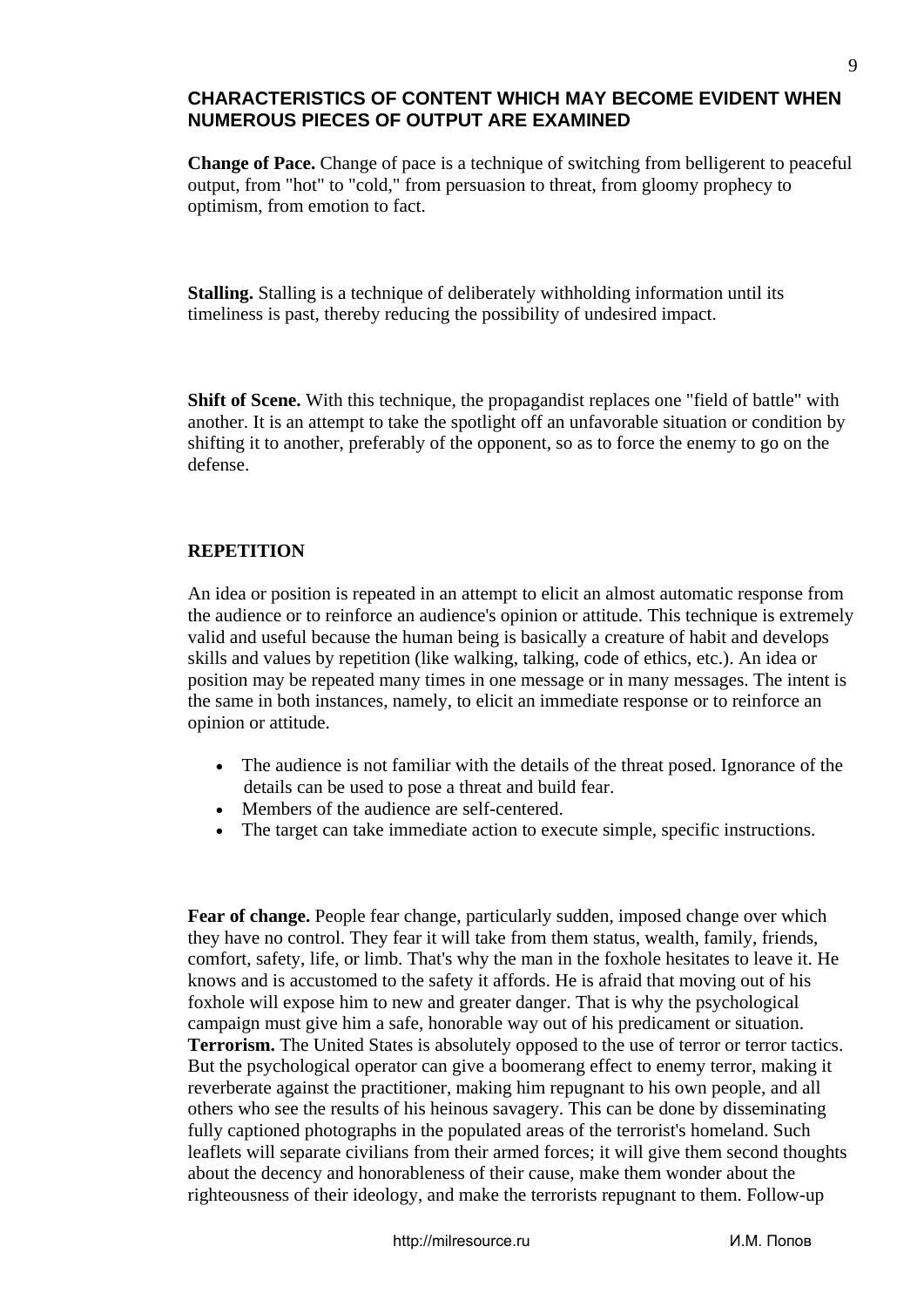leaflets can "fire the flames" of repugnancy, indignation, and doubt, as most civilizations find terror repugnant.

**In third countries.** Fully captioned photographs depicting terroristic acts may be widely distributed in third countries (including the nation sponsoring the enemy) where they will instill a deep revulsion in the general populace. Distribution in neutral countries is particularly desirable in order to swing the weight of unbiased humanitarian opinion against the enemy.

The enemy may try to rationalize and excuse its conduct (terroristic), but in so doing, it will compound the adverse effect of its actions, because it can never deny the validity of true photographic representations of its acts. Thus, world opinion will sway to the side of the victimized people.

**Friendly territory.** Under no circumstances should such leaflets be distributed in friendly territory. To distribute them in the friendly area in which the terrorists' acts took place would only create feelings of insecurity. This would defeat the purpose of the psychological operator, which is to build confidence in the government or agency he represents.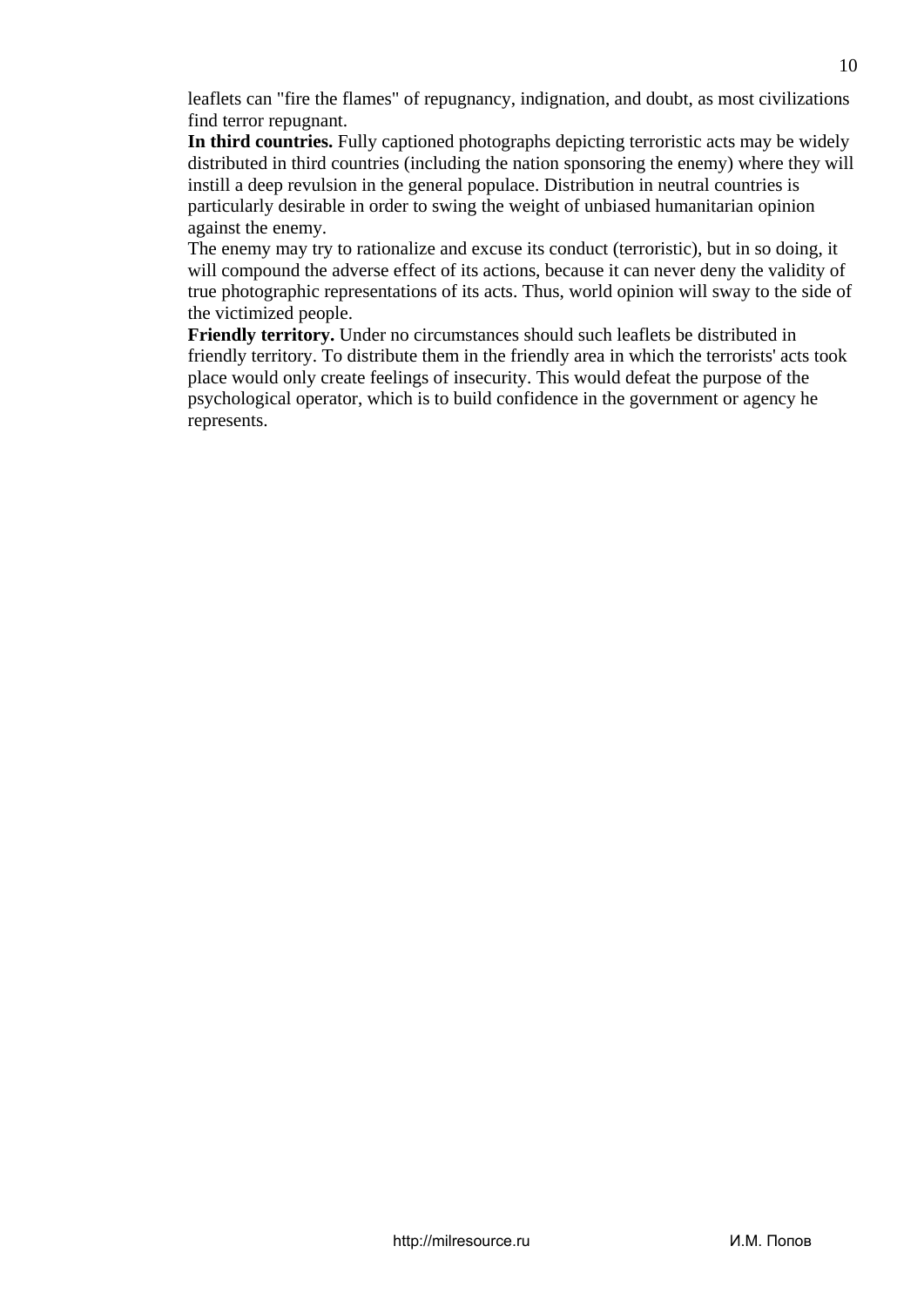# **The Logic of Inquiry: Rhetorical Devices**

Both inductive and deductive arguments, even when properly formed, may result in invalid conclusions if the terms of the argument are not properly formed. The study of these sorts of errors (called "fallacies") is called "rhetoric." There are seven main fallacies:

Fallacy of Relevance: The argument does not relate to the issue it is supposed to be addressing.

- Ad hominem ("personal attack")—"If you can't argue the case, argue against the person making the case"
- Ad bellum ("appeal to force")— "Might makes right."
- Ad ignorantium ("appeal to ignorance")— "You can't prove it's not true, so I'm right," or, as Bart Simpson puts it, "I didn't do it. Nobody saw me. You can't prove it."
- Ad misericordium ("appeal to pity")— "If you don't fund this project, hundreds of people will be thrown out of work."
- Ad populum ("appeal to the gallery")—"All the polls support this position."
- Ad vericundium ("appeal to authority")— "Smith & Jones (1997) say this is the way to  $90.$ "
- Post hoc, ergo propter hoc ("false cause")—The Latin words mean "It came after this, so it must be because of this." For example, "Students moved in, and there went the neighborhood."

Accident & Hasty Generalization: This fallacy occurs by moving from the group to the individual (when the group characteristic is not universal), and from the particular to the universal. For example, "People in this neighborhood have incomes above \$100,000; you live in this neighborhood, so your income must be above \$100,000" may or may not be true—it depends on whether the group characteristic ("income above \$100,000") is a universal ("in order to live in this neighborhood, you must have an income above \$100,000) or a generalization ("the average income in this neighborhood is above \$100,000"). Similarly, "This crow is black, so all crows are black" may or may not be true—if all birds in the family "crow" must have black feathers, then it is true; but if the color of the feathers is accidental (e.g., can there be albino crows?), then it is not.

Complex Question: This fallacy occurs when two (or more) questions are combined into one, such as "Have you stopped beating your children yet?" This assumes two questions—"Have you ever beaten your children?" and "If so, have you stopped beating your children?"

Begging the Question: This fallacy occurs when the answer to a question assumes what the question was asking in the first place, rather than providing proof (circular reasoning). For example, "Your work does not meet performance standareds because it is unsatisfactory." (And why is it unsatisfactory? Because it fails to meet performance standards!).

Irrelevant Conclusion: This is similar to begging the question, except that a conclusion is offered which appears to answer the question, but it does not necessarily come from the data which were offered in evidence. For example, "Look at all the effort I am putting forth; of course I'm an effective manager!" (as if effort and effectiveness were the same thing).

Fallacy of Ambiguity: A shift in the meaning of the middle term creates the appearance of a valid argument: